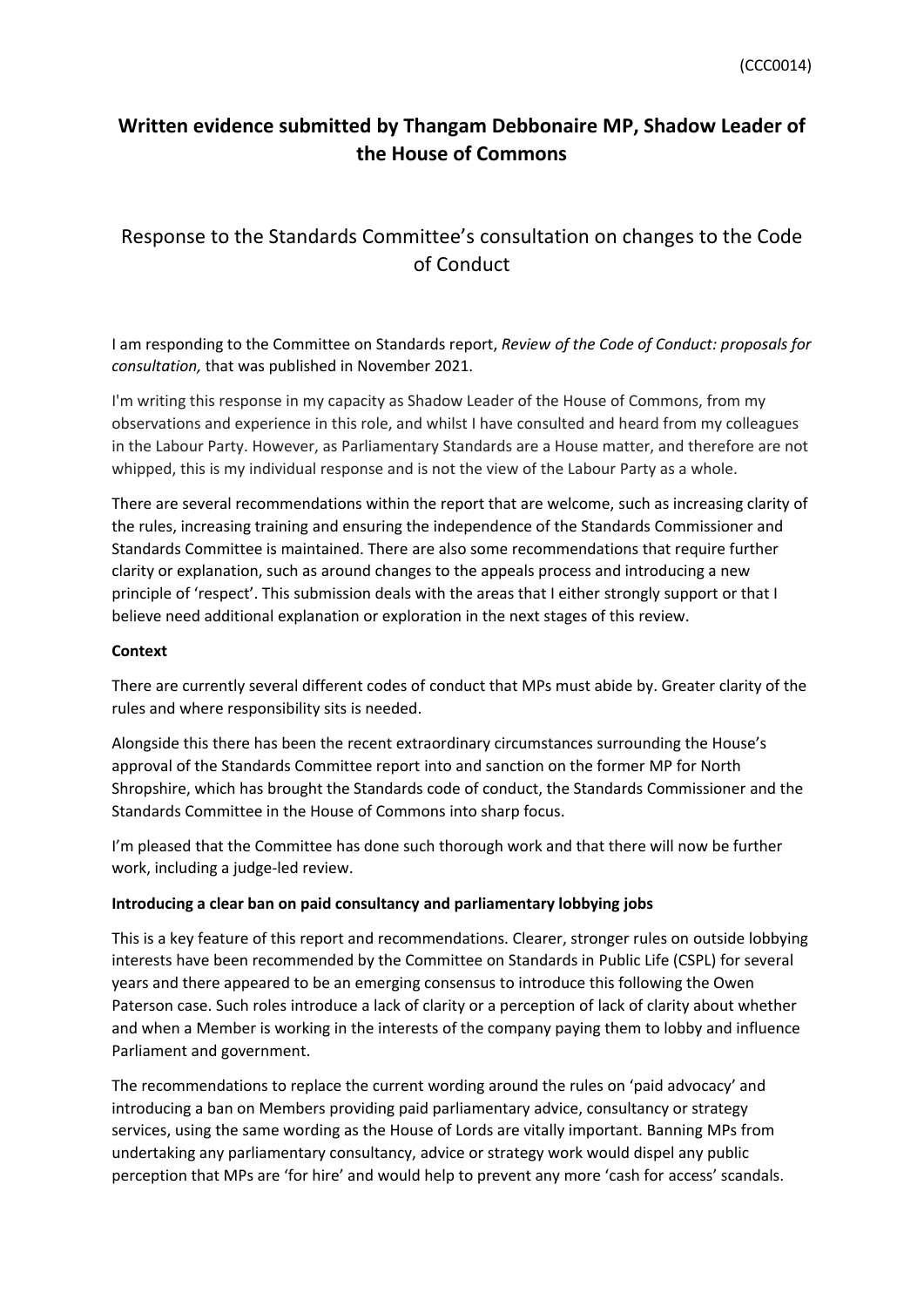Clarifying the criteria of the serious wrong exemption in the lobbying rules would also be valuable. This would ensure clarity for both MPs and the public and would be a welcome first step in restoring public trust in politicians.

#### **Increasing clarity to and knowledge of rules and responsibilities**

As the report recommends, this can be done through increased training and engagement by Members' Services with MPs and their offices during the Parliamentary term, rather than just immediately after General Elections, when new Members are often overwhelmed with information.

Increasing the work between the House's procedural offices, the Parliamentary Digital Services and the Printing and Publication Unit to publish ad hoc declarations, and to provide hyperlinks to such declarations or the relevant register entry when a declaration is made on House business papers would also help to increase the visibility of the Register of Members' Financial Interests and improve transparency and accountability.

Alongside this, the recommendation to amend the Code of Conduct to introduce a 'safe harbour' provision whereby a Member cannot be found in breach of the rules if they have sought and followed the advice of the Registrar would reinforce the principle that Parliamentary standards and the standards commissioner are there to drive best practice rather than a belief that they are there to catch Members out.

The recommendation to amend the current rule in the Code of Conduct on lobbying the Committee so that "Members must not lobby members of the Committee on Standards, the IEP, the Commissioner, or their staff, in a manner calculated or intended to influence their consideration of a breach or a sanction" is also very welcome. This will help to ensure that the system remains independent and unaffected by external political pressures.

#### **Appeals Process**

The way that the current standards system is structured means that there is a de facto appeals process. The Standards Committee assesses and decides whether the Standards Commissioner's recommendations are proportional and appropriate, and the Committee are not bound by the Commissioner's advice.

At every stage, the Member under investigation can provide any evidence that they think offers mitigation and is welcome to seek legal advice. There is also a provision under the House of Commons Standing Order 150 which allows for the Commissioner to appoint a 'investigatory panel', which would include a 'legal assessor', but this has never been used.

The Standards process differs from the ICGS process which includes a provision for formal appeals, however ICGS decisions are not subject to debate or amendment in the House, which is different from Standards motions.

The report does outline all the available options for changes to the appeals process, including sticking with the current system. However, I note that the Committee does not offer a conclusion on what the best approach would be. The appeals process is currently within the scope of the forthcoming separate judge-led review. I look forward to seeing what this review suggests to change the appeals process and will consider any recommendations carefully.

However, regardless of any recommendations from the judge-led review, it is crucial that there is greater clarity and understanding of the standards process and to emphasise the appeals process